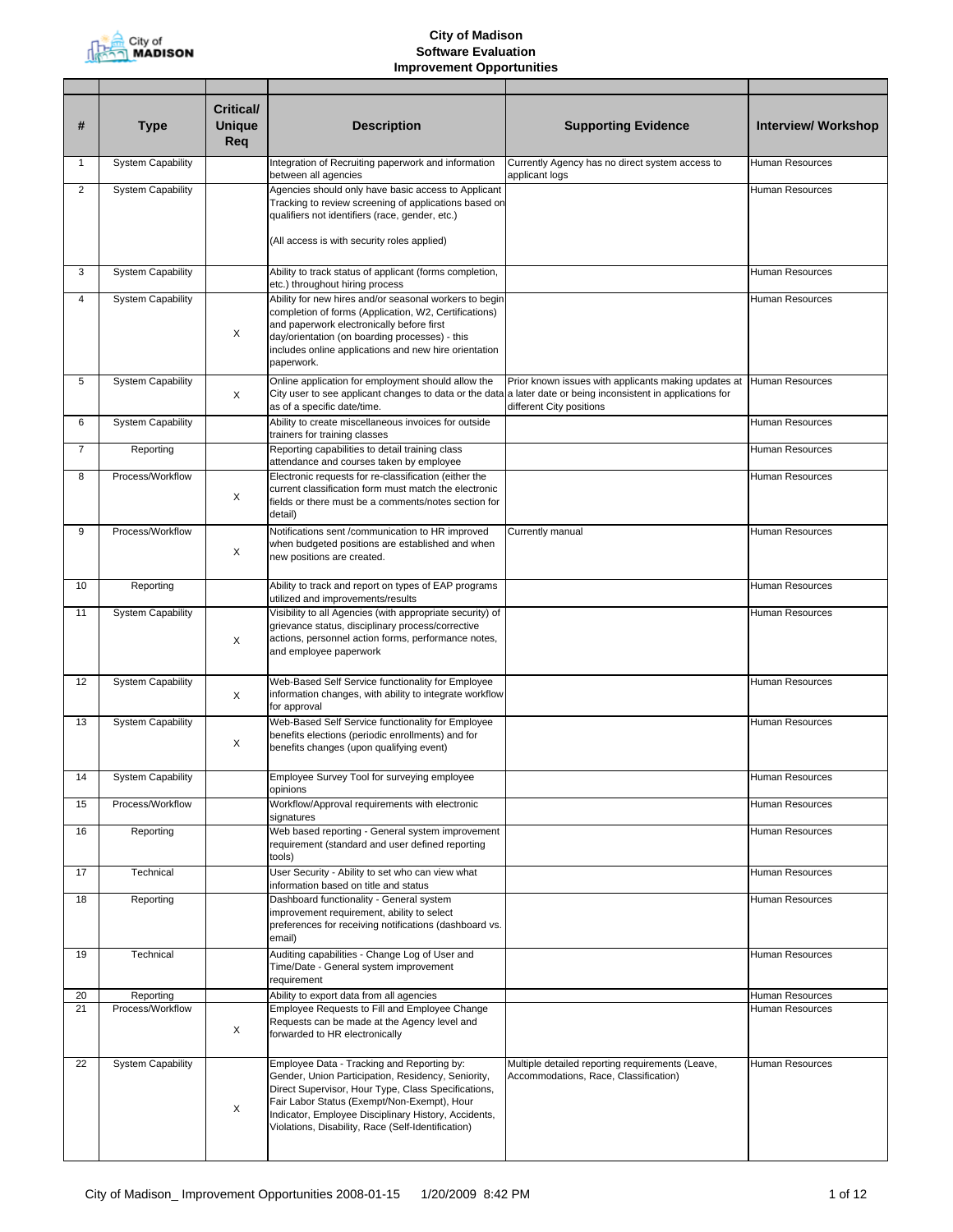

| #  | <b>Type</b>              | <b>Critical/</b><br><b>Unique</b><br>Req | <b>Description</b>                                                                                                                                                                                                                                         | <b>Supporting Evidence</b>                                                                         | <b>Interview/ Workshop</b> |
|----|--------------------------|------------------------------------------|------------------------------------------------------------------------------------------------------------------------------------------------------------------------------------------------------------------------------------------------------------|----------------------------------------------------------------------------------------------------|----------------------------|
| 23 | Reporting                | X                                        | Org Chart Creation capability (based upon<br>employee/supervisor relationships defined in data) -<br>Online AND Printable Org Chart Review                                                                                                                 |                                                                                                    | Human Resources            |
| 24 | Technical                | X                                        | Drivers license and Social Security Number validity<br>check - Would need to integrate with external<br>State/Federal systems, would have to have the ability<br>to switch capability on/off for cost reasons.                                             |                                                                                                    | <b>Human Resources</b>     |
| 25 | Document Attachment      | X                                        | Employee file with photo image capability                                                                                                                                                                                                                  |                                                                                                    | <b>Human Resources</b>     |
| 26 | Reporting                |                                          | Employee ID creation (form/badge)                                                                                                                                                                                                                          |                                                                                                    | Human Resources            |
| 27 | <b>System Capability</b> | Χ                                        | Projection/Forecasting of future employee<br>compensation/benefits costs by employee, along with<br>hiring needs for setting budgets<br>Ability to perform projections based upon: All units, by<br>department, by Union, by classification, by pay group, |                                                                                                    | Human Resources            |
| 28 | Process/Workflow         | X                                        | etc.<br>Electronically manage creation and approval workflow<br>for Agency Personnel Action Form                                                                                                                                                           |                                                                                                    | Human Resources            |
| 29 | <b>System Capability</b> |                                          | Provide for electronic tracking and data associated<br>with Exit Interview for employee terminations,<br>retirement, voluntary leave                                                                                                                       |                                                                                                    | Human Resources            |
| 30 | <b>System Capability</b> |                                          | Electronic exams with score keeping and ability to<br>attach scanned documents                                                                                                                                                                             | Currently using scantron exams and tracking scores<br>electronically.                              | Human Resources            |
| 31 | <b>System Capability</b> |                                          | Effective Date/Auditing capability with snapshots of<br>current/past fields and what was changed on forms                                                                                                                                                  |                                                                                                    | <b>Human Resources</b>     |
| 32 | <b>System Capability</b> |                                          | Social Security Number should be used as an<br>identifier only is absolutely necessary. EE ID should<br>be used in most cases.                                                                                                                             |                                                                                                    | <b>Human Resources</b>     |
| 33 | <b>System Capability</b> | X                                        | Auto mail merge and communication letters for all<br>stages of employee lifecycle                                                                                                                                                                          |                                                                                                    | Human Resources            |
| 34 | <b>System Capability</b> |                                          | Scheduling module for interviewing applicants                                                                                                                                                                                                              |                                                                                                    | Human Resources            |
| 35 | <b>System Capability</b> | X                                        | Provide online registration and tracking for training<br>classes, which are linked to employee records                                                                                                                                                     |                                                                                                    | Human Resources            |
| 36 | <b>System Capability</b> |                                          | Support for COBRA processing (@ State level and<br>beyond)                                                                                                                                                                                                 |                                                                                                    | Human Resources            |
| 37 | <b>System Capability</b> |                                          | Applicant tracking: When applicants fill out<br>information, Gender, Race, Ethnicity, and Disability<br>should all be separate fields                                                                                                                      |                                                                                                    | Human Resources            |
| 38 | <b>System Capability</b> |                                          | Ability to track CDL certification and effective dates<br>(including ability to provide alerts based upon dates)                                                                                                                                           |                                                                                                    | Human Resources            |
| 39 | <b>System Capability</b> |                                          | Detailed reporting for Affirmative Action                                                                                                                                                                                                                  |                                                                                                    | Human Resources            |
| 40 | <b>System Capability</b> |                                          | Improve Incentive Tracking with thresholds and alerts<br>for when qualified (based upon longevity and training<br>level)                                                                                                                                   |                                                                                                    | Human Resources            |
| 41 | <b>System Capability</b> |                                          | Benefits tracking/reporting at the agency level<br>(including accrual balances)                                                                                                                                                                            |                                                                                                    | Payroll                    |
| 42 | <b>System Capability</b> |                                          | Time entry options with integration back and forth to<br>Payroll.                                                                                                                                                                                          |                                                                                                    | Payroll                    |
| 43 | <b>System Capability</b> |                                          | AWOP entry/calculations to be automatically<br>allocated                                                                                                                                                                                                   | See also detailed entry in Transit workshop                                                        | Payroll                    |
| 44 | <b>System Capability</b> |                                          | Ability to allocate time to Regular work time and<br>against Work Orders (with integration between the<br>two)                                                                                                                                             |                                                                                                    | Payroll                    |
| 45 | <b>System Capability</b> | Х                                        | Ability to accommodate Comp time calculations and<br>updates in real-time (comp time accruals, comp time<br>taken)                                                                                                                                         |                                                                                                    | Payroll                    |
| 46 | <b>System Capability</b> | X                                        | Ability to process payroll on multiple time cycles (e.g.<br>Bi-Weekly, Monthly, and Random Manual Payrolls)                                                                                                                                                | Currently the City uses two payroll cycles and the<br>system must be flexible to provide for this. | Payroll                    |
| 47 | Process/Workflow         |                                          | Improve ability to provide proper employee<br>information electronically from HR to Payroll when<br>employee file is established                                                                                                                           |                                                                                                    | Payroll                    |
| 48 | <b>System Capability</b> |                                          | Ability of system to provide real time changes of<br>employee data                                                                                                                                                                                         |                                                                                                    | Payroll                    |
| 49 | <b>System Capability</b> |                                          | Ability to have multiple employee search criteria<br>options: e.g. Maiden name, etc. + Query/detail field<br>level searches                                                                                                                                |                                                                                                    | Payroll                    |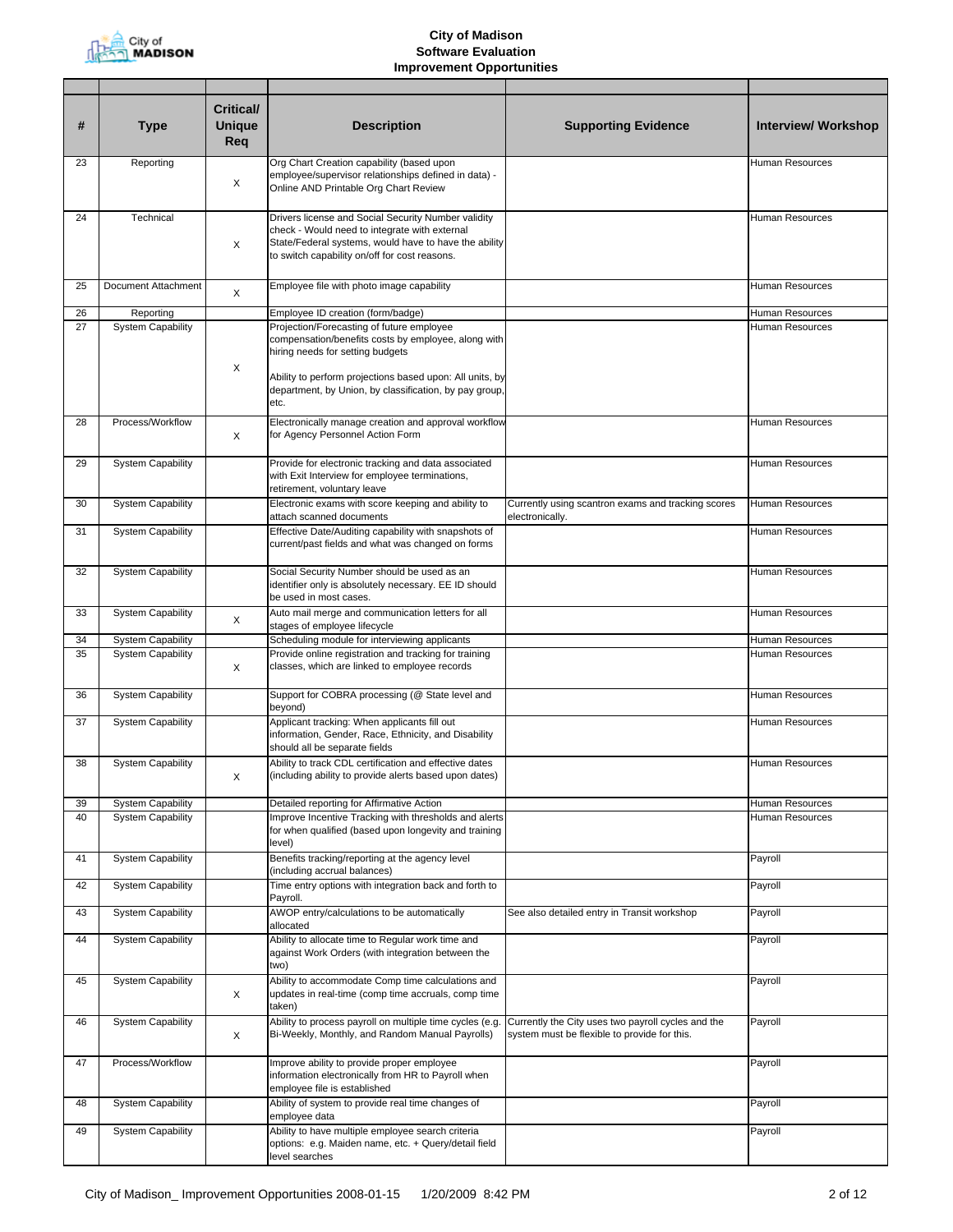

| #  | <b>Type</b>              | <b>Critical/</b><br><b>Unique</b><br>Req | <b>Description</b>                                                                                                                                                                                                               | <b>Supporting Evidence</b>                                                                                                           | Interview/ Workshop |
|----|--------------------------|------------------------------------------|----------------------------------------------------------------------------------------------------------------------------------------------------------------------------------------------------------------------------------|--------------------------------------------------------------------------------------------------------------------------------------|---------------------|
| 50 | Process/Workflow         |                                          | Ability to track and apply changes to classifications,<br>new laws, new regulations so that system accurately<br>reflects current standards. All changes, increases,<br>etc. should have effective dates and audit capabilities. |                                                                                                                                      | Payroll             |
| 51 | Technical                |                                          | The use of user defined fields with multiple characters<br>allowed and clear descriptions of codes. The number<br>of user defined fields and the formatting capabilities<br>must be flexible and have report capabilities.       |                                                                                                                                      | Payroll             |
| 52 | <b>System Capability</b> | X                                        | Expanded leave calendar<br>1) Multiple leave types (FMLA, Vacation, Workers<br>Comp, etc.)<br>2) Reflects the benefits applied/incorporated<br>3) Effective dating for Leave/FMLA                                                |                                                                                                                                      | Payroll             |
| 53 | Reporting                |                                          | Forecasting capabilities for Leave balance and real<br>time status of current Leave allocation.                                                                                                                                  |                                                                                                                                      | Payroll             |
| 54 | Reporting                | X                                        | Track/report on employee by 52 week moving period Input to State Workers Comp Report<br>for: Sick Usage, Gross Wages, Hours Worked                                                                                               |                                                                                                                                      | Payroll             |
| 55 | <b>System Capability</b> | X                                        | Improve formal electronic tracking of leave within<br>system, which would include electronic request (by<br>employee) and approval (by manager)                                                                                  |                                                                                                                                      | Payroll             |
| 56 | <b>System Capability</b> | X                                        | Allow for Employee Self Service workflow and<br>access, which includes:<br>-Detailed tracking by Leave type<br>-Real time leave status                                                                                           |                                                                                                                                      | Payroll             |
| 57 | <b>System Capability</b> | X                                        | Allow for Manager Self Service workflow and access,<br>which includes:<br>-Detailed tracking by Leave type<br>-Real time leave status (of all assigned employees)                                                                |                                                                                                                                      | Payroll             |
| 58 | Reporting                |                                          | Employee reports with totals:<br>FT, PT, Premium Paid, all pay types, pay rules,<br>workers comp, etc.                                                                                                                           |                                                                                                                                      | Payroll             |
| 59 | Process/Workflow         |                                          | Electronic approvals:<br>Time, Forms, Process/workflows                                                                                                                                                                          |                                                                                                                                      | Payroll             |
| 60 | Reporting                | X                                        | FMLA - Family Medical leave tracking and reporting.<br>Must support reporting differences between State<br>FMLA (calendar year availability) and Federal FMLA<br>(52 week rolling availability                                   | Also noted during Transit Utility session 11/14                                                                                      | Payroll             |
| 61 | Reporting                | X                                        | Ability to support FMLA time adjustments upon<br>employee return (to include AWOP, over multiple<br>years, calendar vs. work days, effect of longevity,<br>seniority, and steps)                                                 |                                                                                                                                      | Payroll             |
| 62 | <b>System Capability</b> | Χ                                        | Ability to retroactively apply FMLA time                                                                                                                                                                                         |                                                                                                                                      | Payroll             |
| 63 | Process/Workflow         |                                          | Workers Compensation process to be improved.<br>More automated and easier integration between City<br>and 3rd Party Administrator in determining final<br>payments. *See current process flows                                   | Due to current labor contracts, there is some manual<br>manipulation required prior to final processing of<br>Workers Comp payments. | Payroll             |
| 64 | <b>System Capability</b> | X                                        | Improved system ability to automate payroll<br>processing of Workers Comp claim response from<br>3rd party administrator and payroll adjustments based<br>upon that response.                                                    |                                                                                                                                      | Payroll             |
| 65 | <b>System Capability</b> |                                          | Ability to continue paying employees after termination<br>(Retro Active Pay - Termination effective dating)                                                                                                                      |                                                                                                                                      | Payroll             |
| 66 | Reporting                |                                          | Employee reports with total hours worked and the<br>dollars associated with them                                                                                                                                                 |                                                                                                                                      | Payroll             |
| 67 | <b>System Capability</b> |                                          | Improve ability to tie Comp time / Overtime to be<br>attached to a specific GL account #.                                                                                                                                        |                                                                                                                                      | Payroll             |
|    |                          | X                                        | Comp. time earned to be attached to a position at<br>time work was performed AND ability to also charge<br>Comp time as it is earned.                                                                                            |                                                                                                                                      |                     |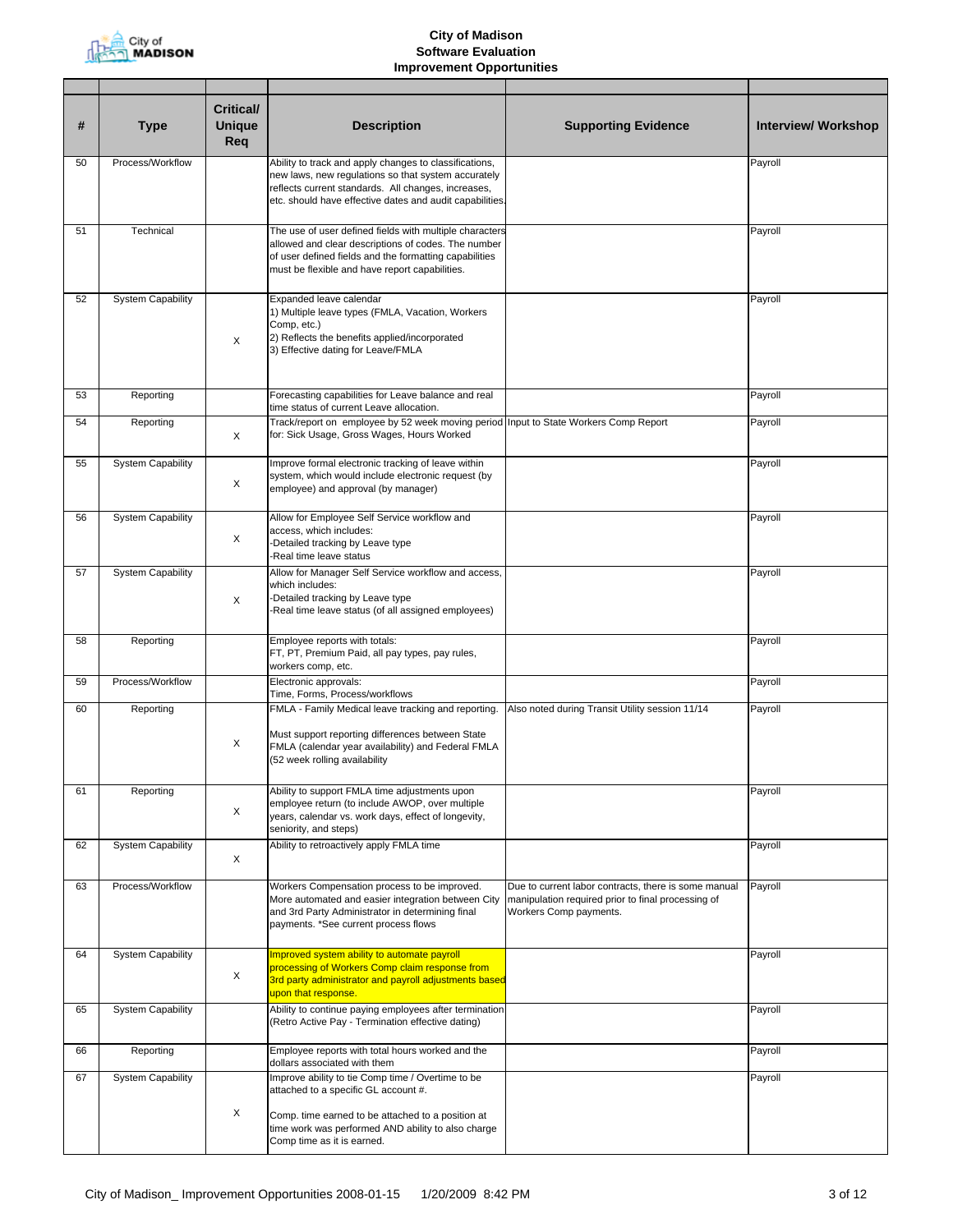

| #  | <b>Type</b>              | Critical/<br><b>Unique</b><br>Req | <b>Description</b>                                                                                                                                                                                                                                                                                    | <b>Supporting Evidence</b>                                                                                                                                    | <b>Interview/ Workshop</b> |
|----|--------------------------|-----------------------------------|-------------------------------------------------------------------------------------------------------------------------------------------------------------------------------------------------------------------------------------------------------------------------------------------------------|---------------------------------------------------------------------------------------------------------------------------------------------------------------|----------------------------|
| 68 | Reporting                | Χ                                 | Calculate cash value of compensation and benefits<br>for each employee OR position including Sick Leave<br>Liability (GASB 34).                                                                                                                                                                       | This can also be a report used for Recruitment<br><b>Budgeting</b>                                                                                            | Payroll                    |
| 69 | Reporting                |                                   | Payroll to be able to automatically calculate Retro Pay<br>Applies to employees switching Unions and the<br>ability to track all necessary information for all Union<br>employees qualified for over time.<br>Includes Ability to apply Retro Active Pay to Unions<br>over the effective date period. |                                                                                                                                                               | Payroll                    |
| 70 | <b>System Capability</b> | X                                 | Ability to pay employee for 2 different positions/ 2<br>different rates                                                                                                                                                                                                                               |                                                                                                                                                               | Payroll                    |
| 71 | <b>System Capability</b> |                                   | Ability to calculate Out of Class Pay (PREM pay)                                                                                                                                                                                                                                                      |                                                                                                                                                               | Payroll                    |
| 72 | <b>System Capability</b> | X                                 | Ability to convert employee statuses - For example, a<br>temporary/hourly employee to a permanent employee<br>(or vice versa)                                                                                                                                                                         |                                                                                                                                                               | Payroll                    |
| 73 | Reporting                |                                   | Clear and understandable pay stub/check and ability<br>to print duplicate                                                                                                                                                                                                                             |                                                                                                                                                               | Payroll                    |
| 74 | <b>System Capability</b> |                                   | Employee Scheduling software capability for most<br>departments/agencies                                                                                                                                                                                                                              | Needs further review, as specifically noted for Fire,<br>Police, Streets as other software packages are<br>currently being used for this.                     | Payroll                    |
| 75 | <b>System Capability</b> |                                   | Attendance Trend Reporting                                                                                                                                                                                                                                                                            | More detail needed if included in RFP                                                                                                                         | Payroll                    |
| 76 | Reporting                |                                   | Reporting - Improve ability to Calculate FLSA<br>Overtime automatically and also allow for flexibility in<br>pay based on city ordinances                                                                                                                                                             |                                                                                                                                                               | Payroll                    |
| 77 | <b>System Capability</b> |                                   | Ability to calculate Premium Pay                                                                                                                                                                                                                                                                      | Extensive City Rules and Labor Contracts needs<br>further definition                                                                                          | Payroll                    |
| 78 | Technical                |                                   | Provide for Data Integration or capabilities of Tele-<br>Staff                                                                                                                                                                                                                                        | Police - Scheduling and Hours tracking system                                                                                                                 | Payroll                    |
| 79 | Technical                |                                   | Capabilities of Fire Agency's Access-SQL Server<br>system                                                                                                                                                                                                                                             | Fire                                                                                                                                                          | Payroll                    |
| 80 | Reporting                |                                   | Detailed totals on employee summaries for reporting<br>(OT paid, etc.)                                                                                                                                                                                                                                | <b>Water Utility</b>                                                                                                                                          | Payroll                    |
| 81 | Reporting                | X                                 | <b>Improve annual reporting for Retirement System</b><br>(WRS) (need to note active employees, dollars,<br>hours)                                                                                                                                                                                     | Note: differing rules for calculation of payroll<br>dollars/hours.<br>Note: Retro pay cannot be included in current year<br>reporting for Retirement Benefits | Payroll                    |
| 82 | Technical                | X                                 | Incorporate Retiree Life Insurance Billing System<br>requirements into new ERP system through AR<br>processing<br>Billings are calculated annually through a manual<br>process and billed quarterly through a misc. AR<br>invoice currently.                                                          | Central Payroll                                                                                                                                               | Payroll                    |
| 83 | <b>System Capability</b> | X                                 | Ability to perform payroll adjustments after employee Central Payroll<br>returns from leave (automatically)                                                                                                                                                                                           |                                                                                                                                                               | Payroll                    |
| 84 | Process/Workflow         | X                                 | mprove ability to support electronic Time entry<br>processes (various methods) by level and employee<br>type AND allow for supervisor approval through<br>workflow process                                                                                                                            |                                                                                                                                                               | Payroll                    |
| 85 | Process/Workflow         |                                   | Auto Holiday time applied based on required holiday<br>leave.                                                                                                                                                                                                                                         |                                                                                                                                                               | Payroll                    |
| 86 | Technical                |                                   | Minimal access to confidential data (SSN)                                                                                                                                                                                                                                                             |                                                                                                                                                               | Payroll                    |
| 87 | Technical                |                                   | User Security - Ability to setup user profiles allowing<br>and preventing access                                                                                                                                                                                                                      |                                                                                                                                                               | Payroll                    |
| 88 | Technical                |                                   | Auditing capabilities                                                                                                                                                                                                                                                                                 |                                                                                                                                                               | Payroll                    |
| 89 | Reporting                |                                   | Quarterly reporting of employee information to State<br>(e.g. Unemployment)                                                                                                                                                                                                                           |                                                                                                                                                               | Payroll                    |
| 90 | Reporting                |                                   | Improve ability to run Reports to include multiple<br>years or user defined time span                                                                                                                                                                                                                 |                                                                                                                                                               | Payroll                    |
| 91 | Reporting                |                                   | Sort capability by Payroll code - ad hoc/user level                                                                                                                                                                                                                                                   |                                                                                                                                                               | Payroll                    |
| 92 | Reporting                |                                   | New hire data reporting                                                                                                                                                                                                                                                                               |                                                                                                                                                               | Payroll                    |
| 93 | Reporting                |                                   | 941 Report (different from State unemployment)                                                                                                                                                                                                                                                        |                                                                                                                                                               | Payroll                    |
| 94 | <b>System Capability</b> |                                   | Ability to know whether automatic renewal of a<br>contract is allowed; Tracking of renewal date/type in<br>the contract management database.                                                                                                                                                          |                                                                                                                                                               | Procurement                |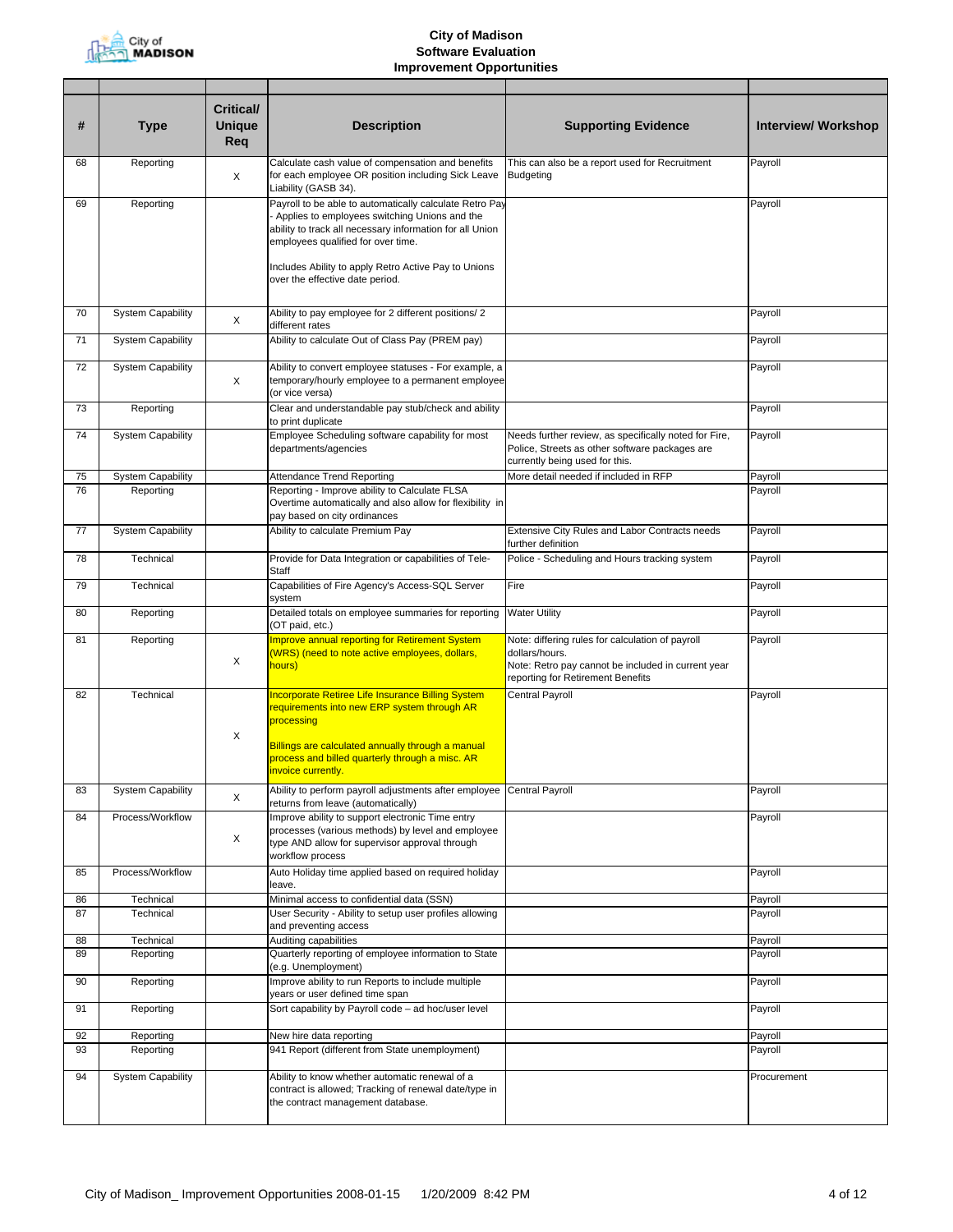

| #   | <b>Type</b>              | <b>Critical/</b><br><b>Unique</b><br>Req | <b>Description</b>                                                                                                                                                                                                                | <b>Supporting Evidence</b>                                                                                                                               | <b>Interview/ Workshop</b> |
|-----|--------------------------|------------------------------------------|-----------------------------------------------------------------------------------------------------------------------------------------------------------------------------------------------------------------------------------|----------------------------------------------------------------------------------------------------------------------------------------------------------|----------------------------|
| 95  | <b>System Capability</b> |                                          | Ability to track contract related data specific to each                                                                                                                                                                           |                                                                                                                                                          | Procurement                |
|     |                          | X                                        | contract, including: Contract Execution Date,<br>Contract Expiration Date, Contract Narrative/Text                                                                                                                                |                                                                                                                                                          |                            |
| 96  | Reporting                | X                                        | Ability within the system to review/monitor all<br>purchases against a specific contract                                                                                                                                          |                                                                                                                                                          | Procurement                |
| 97  | Reporting                |                                          | Ability to modify procurement forms/templates from<br>the system                                                                                                                                                                  | Need to modify address info, Terms & Conditions and Procurement<br>other data depending on the contract                                                  |                            |
| 98  | Technical                | X                                        | Ability to email "link" to a transaction within the<br>system to another system user (e.g. send electronic<br>link to a specific PO)                                                                                              | Interest in completing this activity completely within the Procurement<br>system vs. exporting data and sending as an<br>attachment to stand alone email |                            |
| 99  | Reporting                | X                                        | Reporting on spend by vendor regardless of<br>procurement method (LPO, PO, P-Card)                                                                                                                                                | Interest in reporting spend by various criteria (e.g.,<br>vendor, commodity type, etc.)                                                                  | Procurement                |
| 100 | <b>System Capability</b> |                                          | Ability to identify whether a purchase is sole source                                                                                                                                                                             |                                                                                                                                                          | Procurement                |
| 101 | Process/Workflow         |                                          | Incorporate the Limited Purchase Order process into<br>the overall PO process                                                                                                                                                     | Currently there is no direct keying of LPO information<br>into the system, and LPOs are not encumbered                                                   | Procurement                |
| 102 | Process/Workflow         |                                          | Configurable workflow for purchase approval                                                                                                                                                                                       | e.g. configure by position, dollar value of purchase,<br>etc.                                                                                            | Procurement                |
| 103 | <b>System Capability</b> |                                          | System inquiry allowing a requestor/buyer to look up<br>the status of purchase                                                                                                                                                    |                                                                                                                                                          | Procurement                |
| 104 | Process/Workflow         |                                          | Workflow for payment approval                                                                                                                                                                                                     | e.g. procurement card payment approval                                                                                                                   | Procurement                |
| 105 | Process/Workflow         |                                          | Workflow functionality that provides task or milestone<br>notifications for contracts                                                                                                                                             | e.g. contract start date and expiration date                                                                                                             | Procurement                |
| 106 | <b>System Capability</b> |                                          | Ability to verify budget authority by the budget<br>element/level required                                                                                                                                                        | e.g. may not need to verify authority by individual<br>object code, rather a "parent" level of the budget                                                | Procurement                |
| 107 | <b>System Capability</b> |                                          | Ability to automate bid notifications to vendors,<br>support electronic submission of response, and<br>notification of award to vendor through web-based<br>Vendor Self Service capabilities.                                     |                                                                                                                                                          | Procurement                |
| 108 | <b>System Capability</b> | X                                        | Cross-agency ability to view City contracts and<br>Purchase Orders (with necessary security)                                                                                                                                      | Currently there is no central contract database and<br>limited access to see PO's from other departments                                                 | Procurement                |
| 109 | Process/Workflow         |                                          | Improve ability to track Federal/State/Local funding to Civil Rights accountability<br>transactions during procurement to ensure relevant<br>legal criteria are met - Vendor Setup or Purchase<br>Order?                          |                                                                                                                                                          | Procurement                |
| 110 | <b>System Capability</b> |                                          | Maintain necessary history of purchase transactions                                                                                                                                                                               | e.g. Metro maintains 5-7 years                                                                                                                           | Procurement                |
| 111 | Reporting                |                                          | Data downloading flexibility                                                                                                                                                                                                      |                                                                                                                                                          | Procurement                |
| 112 | Reporting                |                                          | Automated and configurable reporting functionality                                                                                                                                                                                |                                                                                                                                                          | Procurement                |
| 113 | Process/Workflow         |                                          | Standard contract format cross-agency                                                                                                                                                                                             | Note: Not a system limitation                                                                                                                            | Procurement                |
| 114 | <b>System Capability</b> | X                                        | Vendor self service website to provide ease of doing<br>business with the City; Specifically invoice information                                                                                                                  |                                                                                                                                                          | Procurement                |
| 115 | <b>System Capability</b> |                                          | Central vendor master and purchase history database<br>to provide various departments (with appropriate<br>security access) information on other departments<br>purchase history to aid in purchase decisions and<br>negotiations |                                                                                                                                                          | Procurement                |
| 116 | <b>System Capability</b> | X                                        | Ability to track vendor performance data within the<br>ERP system (including rating and specific<br>performance comments)                                                                                                         |                                                                                                                                                          | Procurement                |
| 117 | <b>System Capability</b> | X                                        | System allows encumbrance reporting to see budget<br>and actuals prior to AP invoice payment                                                                                                                                      |                                                                                                                                                          | Procurement                |
| 118 | <b>System Capability</b> | X                                        | Workflow setup is capable of mutli-level approvals<br>(with the ability to customize per Agency/Department)                                                                                                                       |                                                                                                                                                          | Procurement                |
| 119 | <b>System Capability</b> | X                                        | Workflow setup is capable of mutli-level approvals for<br>P-Card transaction approval                                                                                                                                             |                                                                                                                                                          | Procurement                |
| 120 | <b>System Capability</b> | X                                        | Ability to search P-Card transactions once the data<br>has been downloaded to ERP                                                                                                                                                 |                                                                                                                                                          | Procurement                |
| 121 | <b>System Capability</b> | X                                        | Ability for a P-Card transaction with a new vendor (not<br>in ERP database) to trigger an alert for<br>review/approval                                                                                                            |                                                                                                                                                          | Procurement                |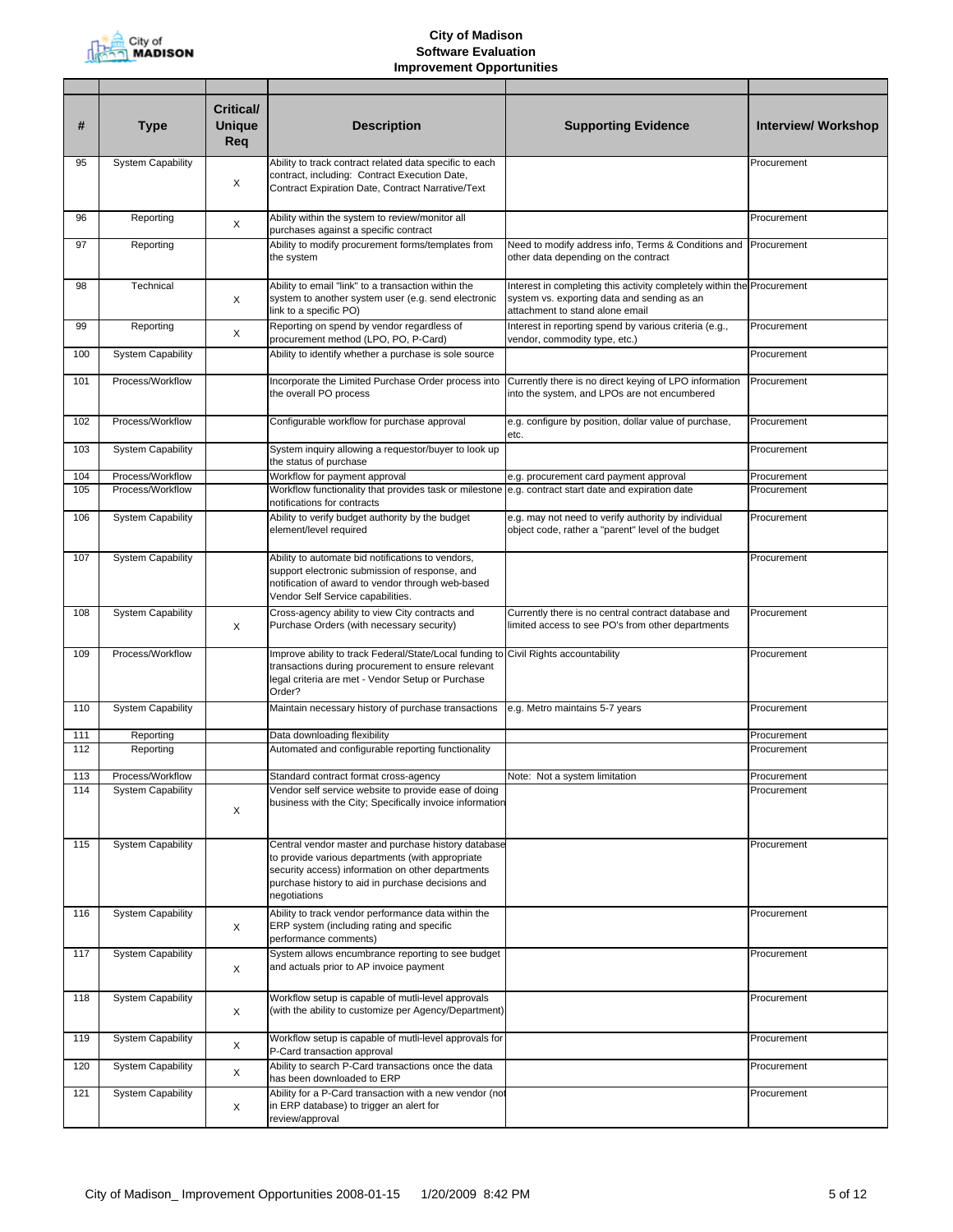

| #   | <b>Type</b>              | <b>Critical/</b><br><b>Unique</b><br>Req | <b>Description</b>                                                                                                                                                                                                                                                                       | <b>Supporting Evidence</b>                                                                                                                                                                                                                                | <b>Interview/ Workshop</b> |
|-----|--------------------------|------------------------------------------|------------------------------------------------------------------------------------------------------------------------------------------------------------------------------------------------------------------------------------------------------------------------------------------|-----------------------------------------------------------------------------------------------------------------------------------------------------------------------------------------------------------------------------------------------------------|----------------------------|
| 122 | <b>System Capability</b> | X                                        | Ability for departments to pre-encumber P-Card<br>purchases which may not charge/ship until at later<br>date. Once the actual charges are downloaded<br>through P-Card, they would need to be encumbered<br>as normal.                                                                   | For example, many companies do not charge the P-<br>Card until an item is shipped. Therefore, the cost is<br>incurred but does not show up in the P-Card data until<br>later. Difficult to manage to budget if these charges<br>are not tracked anywhere. | Procurement                |
| 123 | Reporting                | X                                        | Ability to provide a report/payment summary to<br>vendors who are paid through direct deposit/ACH.<br>Currently, vendors don't get any background and no<br>guidance is provided on how to apply payment to<br>(multiple) invoices.                                                      |                                                                                                                                                                                                                                                           | Procurement                |
| 124 | <b>System Capability</b> | $\times$                                 | Ability to enter internal comments/notes on a<br>Purchase Order                                                                                                                                                                                                                          |                                                                                                                                                                                                                                                           | Procurement                |
| 125 | <b>System Capability</b> | X                                        | Ability to set a "Preferred Vendor" status in ERP to<br>guide Agency purchases                                                                                                                                                                                                           |                                                                                                                                                                                                                                                           | Procurement                |
| 126 | <b>System Capability</b> | X                                        | Agency purchases                                                                                                                                                                                                                                                                         | Ability to set a "Preferred Item" status in ERP to guide For example, a negotiated price may exist. May need Procurement<br>to link Item to Commodity Codes to facilitate this.                                                                           |                            |
| 127 | Reporting                | X                                        | Exception reporting - Outstanding Requisitions<br>without a PO                                                                                                                                                                                                                           |                                                                                                                                                                                                                                                           | Procurement                |
| 128 | Reporting                | X                                        | Exception reporting - Open Encumbrances                                                                                                                                                                                                                                                  |                                                                                                                                                                                                                                                           | Procurement                |
| 129 | <b>System Capability</b> | X                                        | Ability to email Purchase Order directly to vendor<br>contact                                                                                                                                                                                                                            |                                                                                                                                                                                                                                                           | Procurement                |
| 130 | <b>System Capability</b> | X                                        | Ability to categorize vendors by goods and services<br>they provide                                                                                                                                                                                                                      | To assist in agency purchasing                                                                                                                                                                                                                            | Procurement                |
| 131 | Document Attachment      | X                                        | Ability to scan vendor invoice and store electronically<br>for both Agency and central Purchasing access                                                                                                                                                                                 |                                                                                                                                                                                                                                                           | Procurement                |
| 132 | Process/Workflow         |                                          | Ability to verify budget availability and provide<br>automated notification to agency of insufficient funds<br>prior to AP Vouchering                                                                                                                                                    | e.g. prior to payment of invoice                                                                                                                                                                                                                          | Procurement (AP)           |
| 133 | <b>System Capability</b> | X                                        | Better integration of P-Card data with the new system<br>specifically a lower level of transaction detail                                                                                                                                                                                | Using JP Morgan for P-Card data download                                                                                                                                                                                                                  | Procurement (AP)           |
| 134 | Process/Workflow         |                                          | Ability to view P-Card purchases more timely                                                                                                                                                                                                                                             | Currently can be up to 2 week lag in viewing<br>transactions in SXD (note that there is more up to date<br>access thru JP Morgan website).<br>Consider more frequent downloads.                                                                           | Procurement (AP)           |
| 135 | <b>System Capability</b> | X                                        | Improve ability for end users to enter P-Card<br>transaction detail into the system (may need to be<br>web-based for Library)                                                                                                                                                            | Web necessary due to library connectivity issues                                                                                                                                                                                                          | Procurement (AP)           |
| 136 | Process/Workflow         |                                          | Business rule to identify dollar threshold at which a<br>vendor Affirmative Action Plan is required                                                                                                                                                                                      | Civil Rights accountability - \$25k currently?                                                                                                                                                                                                            | Procurement (AP)           |
| 137 | Process/Workflow         | X                                        | Ability to track in Vendor Master for Civil Rights and<br>AP to know whether a Vendor Affirmative Action Plan<br>is on file                                                                                                                                                              | Civil Rights accountability                                                                                                                                                                                                                               | Procurement (AP)           |
| 138 | <b>System Capability</b> |                                          | Identification of fixed asset at time of procurement                                                                                                                                                                                                                                     |                                                                                                                                                                                                                                                           | Procurement (AP)           |
| 139 | Reporting                |                                          | Configurable reporting on payments                                                                                                                                                                                                                                                       | e.g., ability to query by vendor, fund, agency,<br>contracts, etc.                                                                                                                                                                                        | Procurement (AP)           |
| 140 | Process/Workflow         | X                                        | Verification of legal requirements prior to vendor<br>payment - System ability to set system controls or<br>workflow to flag if vendor is over specific threshold<br>(\$25k) and ability to track insurance, affirmative<br>action, other legal requirements prior to vendor<br>payment. | Civil Rights accountability                                                                                                                                                                                                                               | Procurement (AP)           |
| 141 | <b>System Capability</b> | X                                        | System should calculate recognition of credits against<br>encumbrance related to a contract                                                                                                                                                                                              | Currently, credits to a contract are not reflected in the<br>encumbered value in the system                                                                                                                                                               | Procurement (AP)           |
| 142 | <b>System Capability</b> |                                          | Inquiry access to chart of accounts/string master at<br>agency level                                                                                                                                                                                                                     |                                                                                                                                                                                                                                                           | Procurement (AP)           |
| 143 | Process/Workflow         | Х                                        | Automated trigger to prepare a change order when an<br>invoice is greater than the purchase amount on<br>record                                                                                                                                                                          |                                                                                                                                                                                                                                                           | Procurement (AP)           |
| 144 | <b>System Capability</b> |                                          | AP drill down access to purchasing<br>documents/records                                                                                                                                                                                                                                  |                                                                                                                                                                                                                                                           | Procurement (AP)           |
| 145 | Reporting                | X                                        | Ability to track and report on partial payments and<br>retainage by contract                                                                                                                                                                                                             |                                                                                                                                                                                                                                                           | Procurement (AP)           |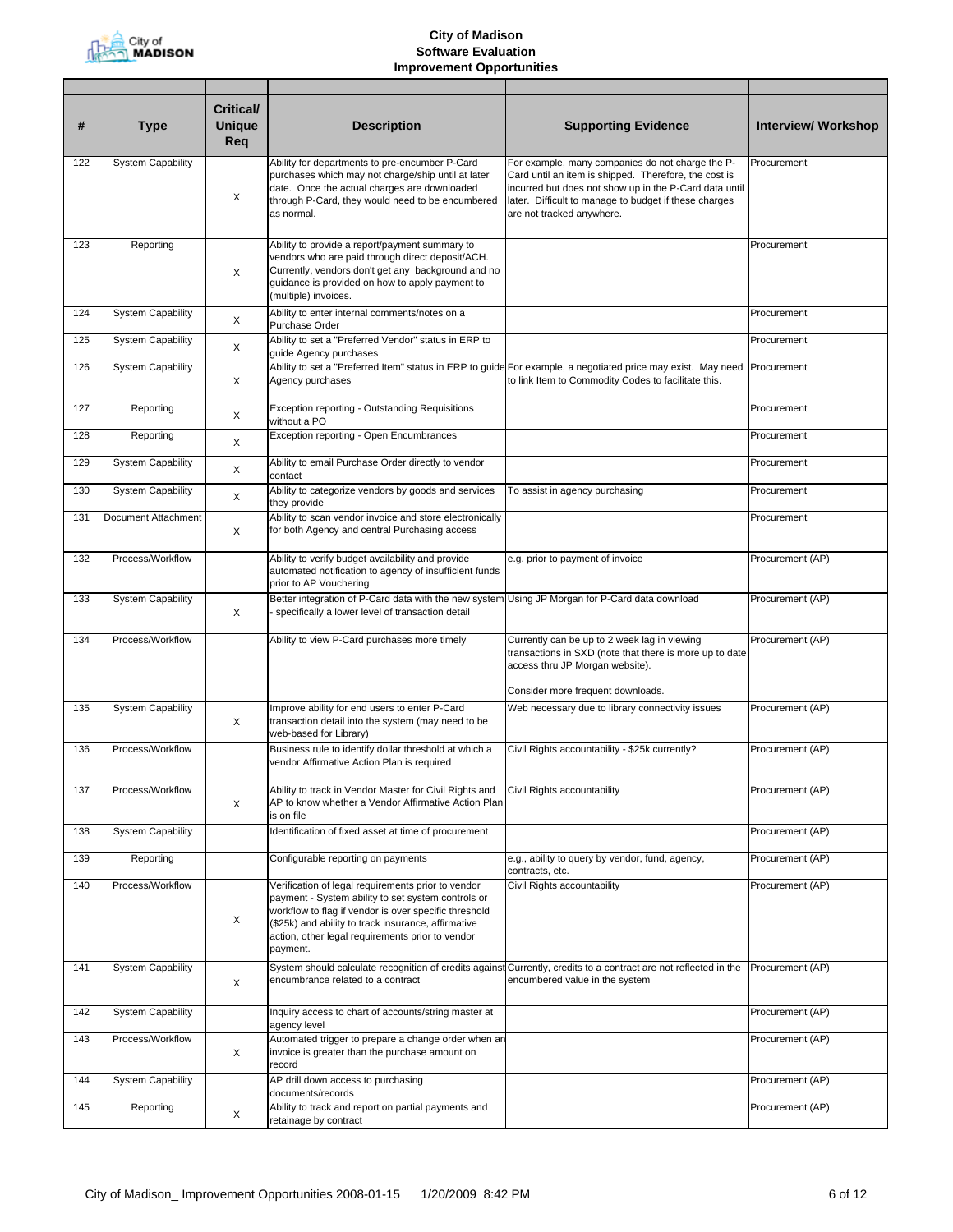

| #   | <b>Type</b>              | <b>Critical/</b><br><b>Unique</b><br>Req | <b>Description</b>                                                                                                                                 | <b>Supporting Evidence</b>                                                                                                                                       | <b>Interview/ Workshop</b>         |
|-----|--------------------------|------------------------------------------|----------------------------------------------------------------------------------------------------------------------------------------------------|------------------------------------------------------------------------------------------------------------------------------------------------------------------|------------------------------------|
| 146 | Technical                |                                          | Interoperability between systems/open source                                                                                                       | Library will continue to operate separate procurement<br>(Sirsi Dynix) system; however integration between the<br>system and the ERP will be desired if possible | Procurement (AP)                   |
| 147 | Reporting                |                                          | Enhanced drill down/inquiry/look capability                                                                                                        | e.g., for journal vouchers                                                                                                                                       | GL / AR / Accounting /<br>Treasury |
| 148 | System Capability        |                                          | Various period closes                                                                                                                              | e.g., ability to have a hard close for a period by agency<br>or fund<br>Likely applicable for Fire/Transit/Others?                                               | GL / AR / Accounting /<br>Treasury |
| 149 | <b>System Capability</b> | Χ                                        | Ability to prevent posting to specific accounts prior to<br>a specified date or fiscal period                                                      |                                                                                                                                                                  | GL / AR / Accounting /<br>Treasury |
| 150 | Document Attachment      |                                          | Document attachment functionality                                                                                                                  |                                                                                                                                                                  | GL / AR / Accounting /<br>Treasury |
| 151 | Reporting                |                                          | Ability to print financial statements in the format<br>needed for presentation                                                                     |                                                                                                                                                                  | GL / AR / Accounting /<br>Treasury |
| 152 | Reporting                |                                          | Downloads in user-friendly, electronic format                                                                                                      |                                                                                                                                                                  | GL / AR / Accounting /<br>Treasury |
| 153 | <b>System Capability</b> | X                                        | More robust cost allocation abilities                                                                                                              | e.g., the ability to "reach into" other modules for<br>financial and other data to drive allocation calculation<br>(e.g. assets, number of employees, etc.)      | GL / AR / Accounting /<br>Treasury |
| 154 | <b>System Capability</b> | Χ                                        | Ability to enter preliminary / what if cost allocations<br>and review results prior to GL posting                                                  |                                                                                                                                                                  | GL / AR / Accounting /<br>Treasury |
| 155 | Process/Workflow         |                                          | Workflow approvals to reduce paper/manual<br>processing                                                                                            | e.g. for journal vouchers, billing authorizations,<br>deposits, etc.                                                                                             | GL / AR / Accounting /<br>Treasury |
| 156 | Reporting                |                                          | Drag and drop-type functionality for ad hoc reporting                                                                                              |                                                                                                                                                                  | GL / AR / Accounting /<br>Treasury |
| 157 | <b>System Capability</b> |                                          | Ability to see transactions from other agencies within<br>the system given appropriate security                                                    |                                                                                                                                                                  | GL / AR / Accounting /<br>Treasury |
| 158 | Reporting                | X                                        | Ability to track and report by different date ranges for<br>grants                                                                                 |                                                                                                                                                                  | GL / AR / Accounting /<br>Treasury |
| 159 | Reporting                | X                                        | Ability to accommodate financial statement reporting<br>in multiple formats                                                                        | e.g. GAAP and PSC regulatory formats such as that<br>required for Water Utility                                                                                  | GL / AR / Accounting /<br>Treasury |
| 160 | Reporting                |                                          | Robust reporting for Asset Management                                                                                                              | Accommodated thru ad hoc reporting - Support for<br>Acquisition, Inventory Reporting, Depreciation<br>Reporting, Transfers, Disposals                            | GL / AR / Accounting /<br>Treasury |
| 161 | Process/Workflow         |                                          | Improve processes and central asset tracking<br>through a centralized asset inventory to eliminate<br>agency sub-systems                           | May require capital asset data cleanup in current<br>systems prior to conversion to new ERP                                                                      | GL / AR / Accounting /<br>Treasury |
| 162 | <b>System Capability</b> | X                                        | Ability to track asset location in Fixed Assets module                                                                                             |                                                                                                                                                                  | GL / AR / Accounting /<br>Treasury |
| 163 | System Capability        | Х                                        | Ability to track agency which services asset in Fixed<br>Assets module                                                                             |                                                                                                                                                                  | GL / AR / Accounting /<br>Treasury |
| 164 | <b>System Capability</b> | X                                        | Ability to enter an asset with a purchase value less<br>than the true replacement value (e.g. donated asset<br>where purchase price is \$0 or \$1) |                                                                                                                                                                  | GL / AR / Accounting /<br>Treasury |
| 165 | System Capability        | X                                        | Ability to link multiple funding sources to assets                                                                                                 | e.g. for grants                                                                                                                                                  | GL / AR / Accounting /<br>Treasury |
| 166 | <b>System Capability</b> | X                                        | Ability to define Parent-child relationship managemen<br>for fixed assets (e.g. plow truck = chassis, body,<br>plow)                               |                                                                                                                                                                  | GL / AR / Accounting /<br>Treasury |
| 167 | Process/Workflow         |                                          | Workflow improvements in Asset Management area<br>(procurement through disposal)                                                                   |                                                                                                                                                                  | GL / AR / Accounting /<br>Treasury |
| 168 | <b>System Capability</b> |                                          | Depreciation to the grant level and by function or fund Currently an offline Access DB                                                             |                                                                                                                                                                  | GL / AR / Accounting /<br>Treasury |
| 169 | Document Attachment      |                                          | Robust attachment capabilities for asset records                                                                                                   | e.g. ability to include a photograph of the asset                                                                                                                | GL / AR / Accounting /<br>Treasury |
| 170 | <b>System Capability</b> | Χ                                        | Ability for multiple agencies to view records regarding<br>assets when multiple agencies have a relationship<br>with the asset                     |                                                                                                                                                                  | GL / AR / Accounting /<br>Treasury |
| 171 | <b>System Capability</b> |                                          | Inclusion of replacement value for individual assets                                                                                               | vs. just historical cost (for risk management purposes)                                                                                                          | GL / AR / Accounting /<br>Treasury |
|     |                          | X                                        |                                                                                                                                                    | May need to consider methods for calculating<br>replacement cost                                                                                                 |                                    |
| 172 | Reporting                |                                          | Reporting functions for facilitating physical inventory<br>(Report of on-hand inventory or assets)                                                 |                                                                                                                                                                  | GL / AR / Accounting /<br>Treasury |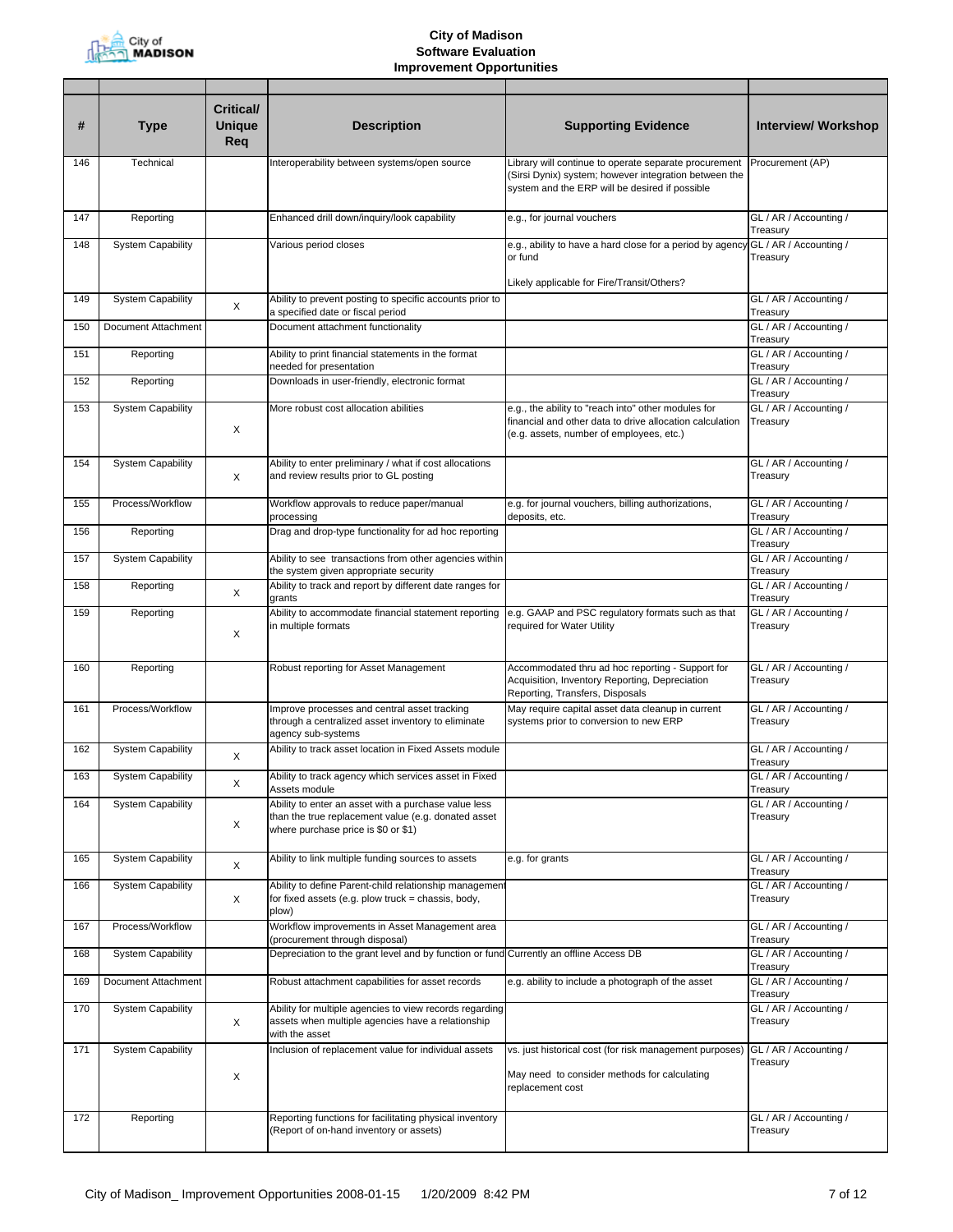

| #   | <b>Type</b>              | <b>Critical/</b><br><b>Unique</b><br>Req | <b>Description</b>                                                                                                                                                                         | <b>Supporting Evidence</b>                                                                                                                       | <b>Interview/ Workshop</b>                 |
|-----|--------------------------|------------------------------------------|--------------------------------------------------------------------------------------------------------------------------------------------------------------------------------------------|--------------------------------------------------------------------------------------------------------------------------------------------------|--------------------------------------------|
| 173 | <b>System Capability</b> | X                                        | Ability to make adjustments for assets at Year End                                                                                                                                         |                                                                                                                                                  | GL / AR / Accounting /<br>Treasury         |
| 174 | <b>System Capability</b> | X                                        | Ability to link and populate procurement transaction<br>detail in asset records for fixed assets                                                                                           |                                                                                                                                                  | GL / AR / Accounting /<br>Treasury         |
| 175 | Reporting                | X                                        | Filters to report on assets by appropriate project,<br>grant, etc.                                                                                                                         |                                                                                                                                                  | GL / AR / Accounting /<br>Treasury         |
| 176 | <b>System Capability</b> |                                          | Integrated cash receipting enterprise-wide                                                                                                                                                 |                                                                                                                                                  | GL / AR / Accounting /<br>Treasury         |
| 177 | <b>System Capability</b> | X                                        | Cash recipts entry provides "template" capability -<br>including common account numbers to faciliate<br>efficient data entry                                                               |                                                                                                                                                  | GL / AR / Accounting /<br>Treasury         |
| 178 | <b>System Capability</b> | X                                        | Cash receipts module is able to integrate with<br>external City of Madison systems which may perform<br>some cash receipting functions                                                     | e.g. Accela, Elite, USI, RecTrac, etc.                                                                                                           | GL / AR / Accounting /<br>Treasury         |
| 179 | <b>System Capability</b> | X                                        | Software provides for online / web based citizen<br>payment for various types of payments to City                                                                                          | Currently, City has developed MadisonPay.com to<br>faciliate this processing, but open to standard vendor<br>web capabilities for citizen access | GL / AR / Accounting /<br>Treasury         |
| 180 | <b>System Capability</b> |                                          | Ability to process cash receipts for Retiree Life<br>Insurance billings issued by City                                                                                                     |                                                                                                                                                  | GL / AR / Accounting /<br>Treasury         |
| 181 | <b>System Capability</b> |                                          | Ability to process cash receipts for Health Insurance<br>(if employee status requires employee payment)<br>issued by City                                                                  |                                                                                                                                                  | GL / AR / Accounting /<br>Treasury         |
| 182 | <b>System Capability</b> | X                                        | Inclusion of a debt module - 1) ability to allocate debt<br>to capital projects                                                                                                            |                                                                                                                                                  | GL / AR / Accounting /<br>Treasury         |
| 183 | <b>System Capability</b> | X                                        | Inclusion of a debt module - 2) Calculation of debt<br>payment schedule                                                                                                                    |                                                                                                                                                  | GL / AR / Accounting /<br>Treasury         |
| 184 | <b>System Capability</b> | X                                        | Inclusion of a debt module - 3) Integration to AP for<br>debt payments                                                                                                                     |                                                                                                                                                  | GL / AR / Accounting /<br>Treasury         |
| 185 | <b>System Capability</b> |                                          | More seamless integration with bank systems for<br>transmission and receipt of files                                                                                                       | Currently manual                                                                                                                                 | GL / AR / Accounting /<br>Treasury         |
| 186 | Document Attachment      |                                          | Need the ability to attach documents and link to other<br>source information when analyzing and reporting<br>grant data                                                                    |                                                                                                                                                  | GL / AR / Accounting /<br>Treasury         |
| 187 | Technical                |                                          | Need to maintain an audit trail of the history of<br>individual grant activity                                                                                                             |                                                                                                                                                  | GL / AR / Accounting /<br>Treasury         |
| 188 | <b>System Capability</b> |                                          | Need grant tracking ability and the ability to assign<br>related grant information (including specific grant<br>numbers) as well as report on all of this information<br>within the system | Tracking of most detailed Grant related information is<br>done manually or via Excel today.                                                      | GL / AR / Accounting /<br>Treasury         |
| 189 | <b>System Capability</b> |                                          | Need the ability to incorporate the performance period<br>in grant data (i.e. to acknowledge the grant life when<br>different from the fiscal or calendar year)                            |                                                                                                                                                  | GL / AR / Accounting /<br>Treasury         |
| 190 | Reporting                |                                          | Need robust grant reporting functionalities for financia<br>and program information                                                                                                        |                                                                                                                                                  | GL / AR / Accounting /<br><i>i</i> reasury |
| 191 | <b>System Capability</b> | X                                        | Ability to support recurring invoice processing (related<br>to contracts) within the system                                                                                                |                                                                                                                                                  | GL / AR / Accounting /<br>Treasury         |
| 192 | Process/Workflow         |                                          | Incorporate process workflow for approvals for<br>Interdepartmental Billings                                                                                                               |                                                                                                                                                  | GL / AR / Accounting /<br>Treasury         |
| 193 | Process/Workflow         |                                          | Desire to automate invoicing for elevator inspections                                                                                                                                      | ~1700 invoices/year                                                                                                                              | GL / AR / Accounting /<br>Treasury         |
| 194 | Process/Workflow         |                                          | Incorporate process workflow for approvals of<br>miscellaneous Agency billings. Agency would key in<br>billing data/authorization, then approved by A/R and<br>invoice processed.          |                                                                                                                                                  | GL / AR / Accounting /<br>Treasury         |
| 195 | <b>System Capability</b> | X                                        | Ability to track Grant comments and narrative                                                                                                                                              |                                                                                                                                                  | GL / AR / Accounting /<br>Treasury         |
| 196 | <b>System Capability</b> | X                                        | Ability to track specific characteristics of a grant (e.g.<br>100% reimburseable, Requires City matching funds,<br>Performance based criteria required)                                    |                                                                                                                                                  | GL / AR / Accounting /<br>Treasury         |
| 197 | <b>System Capability</b> | X                                        | Ability to amend grant information in the system (e.g.<br>re-allocate a grant)                                                                                                             |                                                                                                                                                  | GL / AR / Accounting /<br>Treasury         |
| 198 | <b>System Capability</b> | X                                        | Ability to allocate interest income to grants (e.g. grant<br>funding is provided up front)                                                                                                 |                                                                                                                                                  | GL / AR / Accounting /<br>Treasury         |
| 199 | <b>System Capability</b> | X                                        | Ability to differentiate through an AR code or<br>transaction type different types of AR (by billing type,<br>etc.)                                                                        | Envisioned to support reporting by AR type, different<br>workflow by AR type, different collection methods by<br>AR type, etc.                   | GL / AR / Accounting /<br>Treasury         |
| 200 | Process/Workflow         | X                                        | Budget controls to automate notification of exhausted<br>funds within set date parameters with the ability to set<br>budget controls at various levels (account,<br>department, etc.)      |                                                                                                                                                  | <b>Budget</b>                              |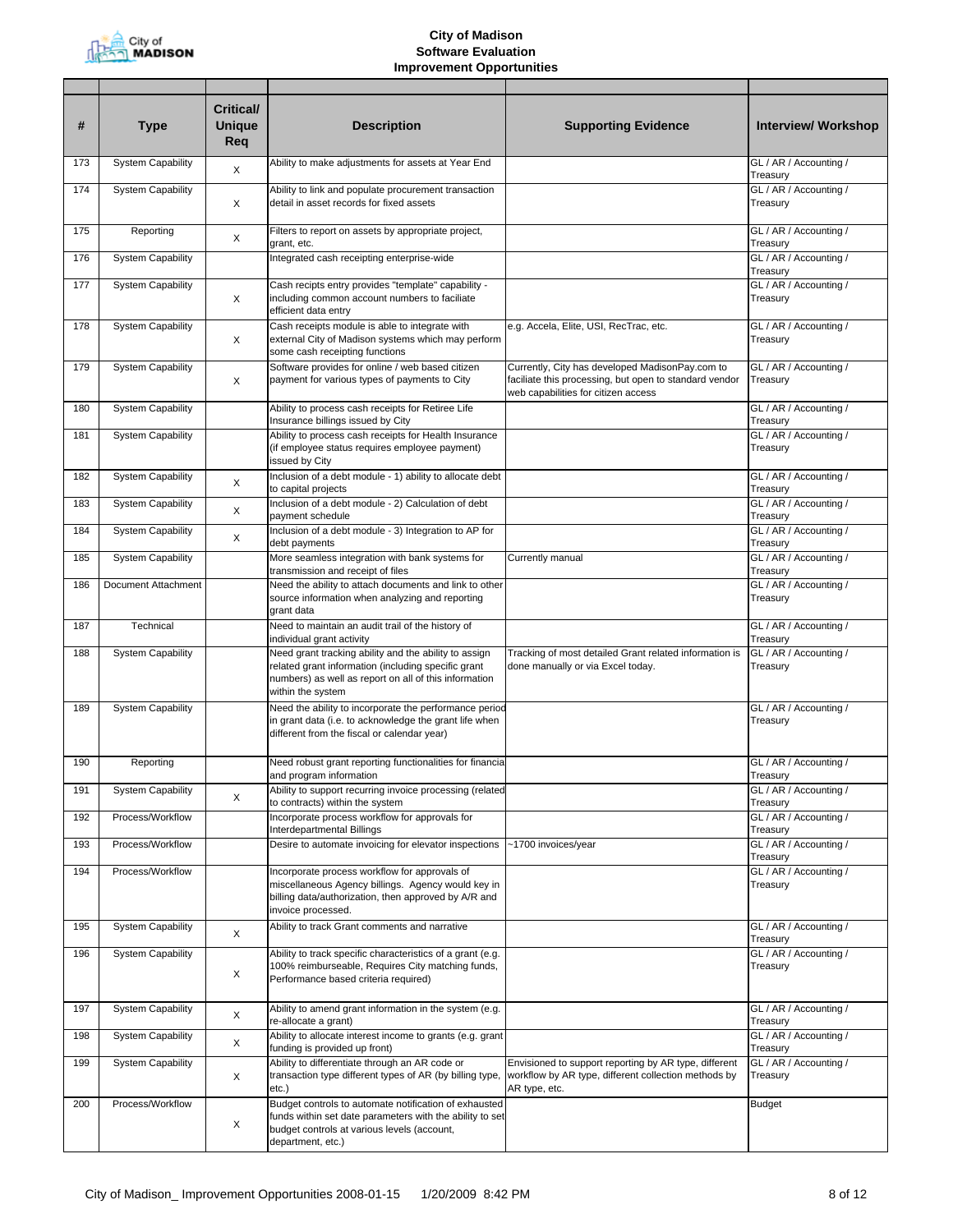

| #   | <b>Type</b>              | Critical/<br><b>Unique</b><br>Req | <b>Description</b>                                                                                                                                                                                                   | <b>Supporting Evidence</b>                                                                                                                                                                                                                                                                                      | <b>Interview/ Workshop</b> |
|-----|--------------------------|-----------------------------------|----------------------------------------------------------------------------------------------------------------------------------------------------------------------------------------------------------------------|-----------------------------------------------------------------------------------------------------------------------------------------------------------------------------------------------------------------------------------------------------------------------------------------------------------------|----------------------------|
| 201 | <b>System Capability</b> | Х                                 | Ability to produce Proforma and "what if" budget<br>scenarios enterprise-wide. Upon performing a<br>scenario, the ability to load as a new budget iteration.                                                         |                                                                                                                                                                                                                                                                                                                 | <b>Budget</b>              |
| 202 | Reporting                |                                   | User-friendly and flexible report writer                                                                                                                                                                             | e.g. pivot-table like functionality                                                                                                                                                                                                                                                                             | <b>Budget</b>              |
| 203 | Reporting                |                                   | Ability to report information in different formats                                                                                                                                                                   | e.g. when budget data need to be reported differently<br>to different agencies                                                                                                                                                                                                                                  | <b>Budget</b>              |
| 204 | Reporting                | X                                 | Ability to incorporate fund beginning and ending<br>balances into budget reporting. Applies to General<br>Fund and various other funds across all accounts.                                                          |                                                                                                                                                                                                                                                                                                                 | <b>Budget</b>              |
| 205 | <b>System Capability</b> |                                   | Ability to show carry-over funds in budget.                                                                                                                                                                          | Typically related to grants and non-lapsing funds<br>carrying over multiple fiscal years.                                                                                                                                                                                                                       | <b>Budget</b>              |
| 206 | Reporting                |                                   | Consider changes to the budget format currently<br>presented                                                                                                                                                         | Discussed fact that City stakeholders should not<br>expect the Budget document to look exactly the same<br>as current                                                                                                                                                                                           | <b>Budget</b>              |
| 207 | Training                 |                                   | System training and tutorial to assist in managing<br>staff turnover/learning curve                                                                                                                                  | General system request (not specific to budgeting) -<br>e.g. documentation, on-line help features                                                                                                                                                                                                               | <b>Budget</b>              |
| 208 | Document Attachment      |                                   | Ability to attach documents in new ERP system                                                                                                                                                                        |                                                                                                                                                                                                                                                                                                                 | <b>Budget</b>              |
| 209 | Document Attachment      |                                   | Integration between new ERP system and current<br>document management system                                                                                                                                         |                                                                                                                                                                                                                                                                                                                 | <b>Budget</b>              |
| 210 | <b>System Capability</b> | X                                 | Functionality to note/comment in the system why<br>budget changes were made through budget iterations                                                                                                                | Comments may include informal comments/budgeting<br>assumptions or more formal comments related to<br>budget amendments - Focus on Discrete Decision<br>Items                                                                                                                                                   | <b>Budget</b>              |
| 211 | Reporting                |                                   | Incorporate performance metrics into budget process                                                                                                                                                                  | Desire to incorporate both quantitative metric along<br>with some narrative/background, ultimately to measure<br>service delivery impact.                                                                                                                                                                       | <b>Budget</b>              |
| 212 | <b>System Capability</b> |                                   | System integration to pre-populate/retrieve budget<br>input data: positions, actuals, projections, functional<br>area data                                                                                           | to avoid printing and re-entry of this information as is<br>done currently                                                                                                                                                                                                                                      | <b>Budget</b>              |
| 213 | Reporting                |                                   | Consistent classifications and level of detail between<br>budget and GL                                                                                                                                              | Expected to be accomplished through COA mapping<br>and design                                                                                                                                                                                                                                                   | <b>Budget</b>              |
| 214 | <b>System Capability</b> |                                   | Ability to easily extract system information into tools<br>like Excel and Access                                                                                                                                     |                                                                                                                                                                                                                                                                                                                 | <b>Budget</b>              |
| 215 | <b>System Capability</b> |                                   | Ability to import budget related data into system from<br>Excel for complex budget development                                                                                                                       | Expect this to possibly apply to budget sub-level detail Budget<br>(e.g. capital project detail or line item detail) which may<br>not be displayed in budget documents.                                                                                                                                         |                            |
| 216 | System Capability        |                                   | Ability to project salary and benefits for individual<br>employees and aggregate the projections by agency                                                                                                           |                                                                                                                                                                                                                                                                                                                 | <b>Budget</b>              |
| 217 | <b>System Capability</b> |                                   | Ability to capture actual salary and benefit data for<br>individual employees and aggregate the actuals by<br>agency                                                                                                 |                                                                                                                                                                                                                                                                                                                 | <b>Budget</b>              |
| 218 | Reporting                | X                                 | Ability to design layout and print one comprehensive<br>budget document using a desktop publishing like tool.<br>Budget document would need to include narratives,<br>financial budgeting data (tables/charts), etc. | Currently it is necessary to produce and print the<br>budget document in multiple sections comprising 40+<br>files/tabs/spreadsheets<br>WS#2 - Additional note that this functionality would be<br>desired for:<br>- Budget Briefing Documents<br>- Budget Document Publication<br>- Budget Amendment Documents | <b>Budget</b>              |
| 219 | Technical                |                                   | Robust query ability                                                                                                                                                                                                 | e.g. to easily query enterprise-wide travel expenditures Budget<br>for a period                                                                                                                                                                                                                                 |                            |
| 220 | Technical                | Χ                                 | Improved audit trail of changes to budget iterations<br>and identify the change author and date                                                                                                                      | e.g. identify the changes and change author from<br>request stage, to Executive budget, through adoption<br>and amendments                                                                                                                                                                                      | <b>Budget</b>              |
| 221 | Process/Workflow         | X                                 | Integrate with County budgeting process for Health                                                                                                                                                                   | Unique need for Health Department<br>Team discussed in WS#2 and this is City of Madison<br>budget input data that could be manually entered (as<br>today) or imported via Excel tool into a known format.                                                                                                       | <b>Budget</b>              |
| 222 | Reporting                |                                   | Improved ease of gathering information needed for<br>single audit                                                                                                                                                    | Typical reporting information would need to include<br>beginning balances, receipts, expenses, ending<br>balances                                                                                                                                                                                               | <b>Budget</b>              |
| 223 | Process/Workflow         |                                   | Workflow integration between Budget and HR to<br>ensure authorization for new positions                                                                                                                              | Currently a manual communication process                                                                                                                                                                                                                                                                        | Budget                     |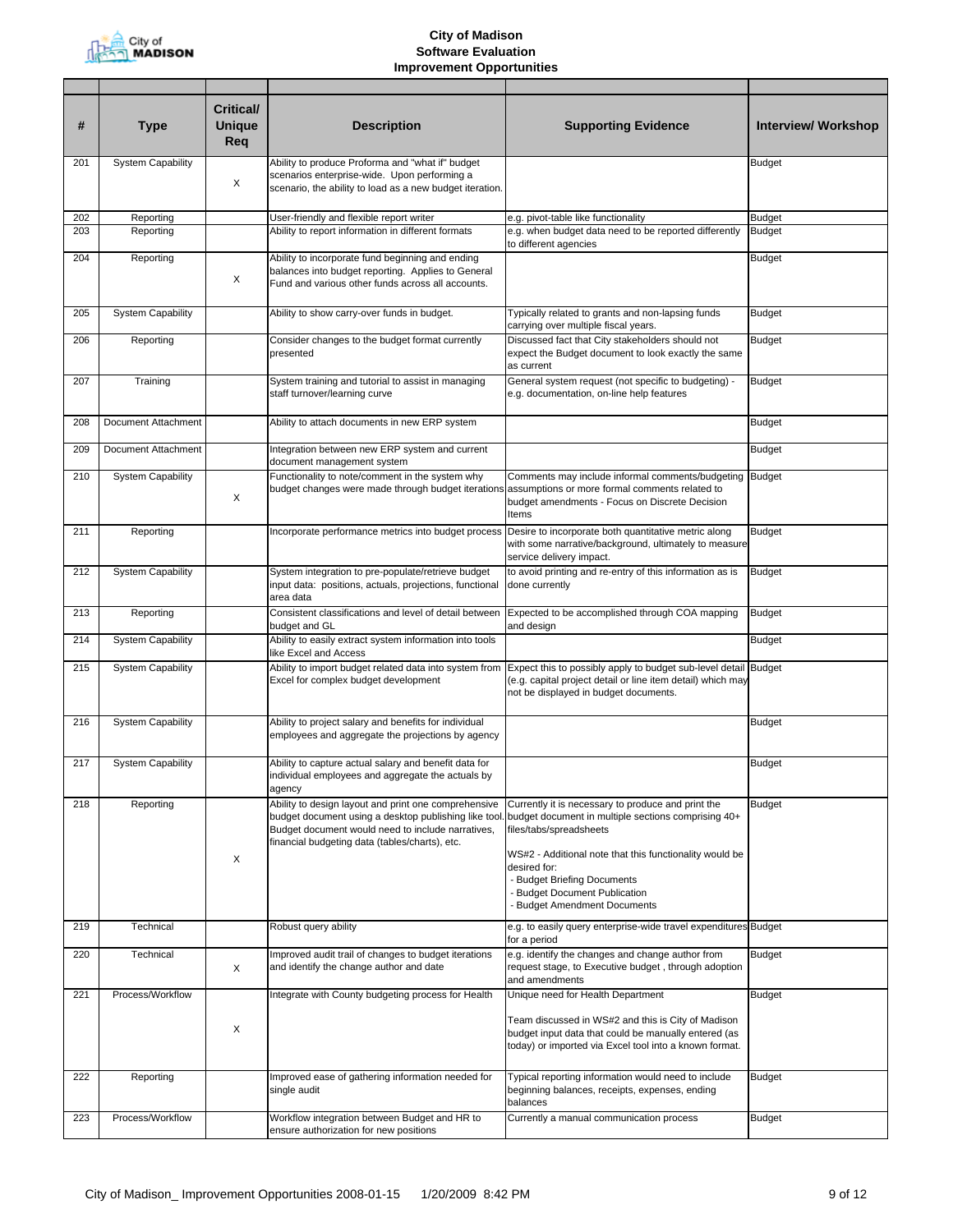

| #   | <b>Type</b>              | <b>Critical/</b><br><b>Unique</b><br>Req | <b>Description</b>                                                                                                                                                                                                                                                                  | <b>Supporting Evidence</b>                                                                                                                                                                                                                                                                                                                                      | <b>Interview/ Workshop</b> |
|-----|--------------------------|------------------------------------------|-------------------------------------------------------------------------------------------------------------------------------------------------------------------------------------------------------------------------------------------------------------------------------------|-----------------------------------------------------------------------------------------------------------------------------------------------------------------------------------------------------------------------------------------------------------------------------------------------------------------------------------------------------------------|----------------------------|
| 224 | Process/Workflow         |                                          | Operationalize the budget                                                                                                                                                                                                                                                           | e.g. Linkage with ordinance changes to determine<br>budget impacts                                                                                                                                                                                                                                                                                              | <b>Budget</b>              |
|     |                          |                                          |                                                                                                                                                                                                                                                                                     | Discussed in WS#2 that Legistar integration is not<br>feasible and will likely continue to be manual process<br>from a system perspective.                                                                                                                                                                                                                      |                            |
| 225 | Reporting                | X                                        | Ability to identify and report on capital and operating<br>expense projects that can/will be funded fully or<br>partially (percentage) with Federal or State grants.                                                                                                                |                                                                                                                                                                                                                                                                                                                                                                 | <b>Budget</b>              |
| 226 | Reporting                | X                                        | Ability to produce a separate budget for each fund<br>with separate time periods specified.                                                                                                                                                                                         | Currently there are approximately 200 funds                                                                                                                                                                                                                                                                                                                     | <b>Budget</b>              |
| 227 | System Capability        | X                                        | Ability to project City revenues for budgeting process:<br>investment income, loan repayment, TIF, 5-year fund<br>condition, Lease payments received, Impact Fees,<br>etc.                                                                                                          |                                                                                                                                                                                                                                                                                                                                                                 | <b>Budget</b>              |
| 228 | <b>System Capability</b> | X                                        | Budget module in ERP which supports collaborative<br>budget development and review from many users                                                                                                                                                                                  |                                                                                                                                                                                                                                                                                                                                                                 | <b>Budget</b>              |
| 229 | <b>System Capability</b> | X                                        | HR ability to integrate Position Tracking for budgeting<br>purposes                                                                                                                                                                                                                 |                                                                                                                                                                                                                                                                                                                                                                 | <b>Budget</b>              |
| 230 | <b>System Capability</b> | X                                        | Ability to support multiple budget types (or ID's) in the<br>system for analysis and projections                                                                                                                                                                                    | Examples for this need may include Metro or Water<br>Utility which want the budget broken down or view<br>differently.                                                                                                                                                                                                                                          | <b>Budget</b>              |
| 231 | <b>System Capability</b> | X                                        | Ability to support multiple budget iterations/phases in<br>the system, with the ability to "lock" in an<br>iteration/phase at a specific point in time to prevent<br>changes.                                                                                                       |                                                                                                                                                                                                                                                                                                                                                                 | <b>Budget</b>              |
| 232 | <b>System Capability</b> | X                                        | Improved ability to manage Budget Amendment<br>Process - Ability to record a proposed budget<br>amendment in ERP, print a formatted<br>report/summary, utilize Workflow approval/deny.<br>Once a Budget Amendment is approved, the system<br>would automatically update the budget. |                                                                                                                                                                                                                                                                                                                                                                 | <b>Budget</b>              |
| 233 | <b>System Capability</b> | X                                        | Ability to track Grant related data within the new<br>system:<br>- Grant dollars<br>- CFDA#<br>- Awarding Agency<br>- Secondary Agency<br>- Award #<br>- Contract #<br>- Effective Dates (Beginning / Ending)                                                                       |                                                                                                                                                                                                                                                                                                                                                                 | <b>Budget</b>              |
| 234 | <b>System Capability</b> | Χ                                        | Ability to change the Ending Date on Grants                                                                                                                                                                                                                                         |                                                                                                                                                                                                                                                                                                                                                                 | <b>Budget</b>              |
| 235 | <b>System Capability</b> | X                                        | System alert to identify when the grant funding for a<br>position is lapsing due to a mid-fiscal year ending<br>date.                                                                                                                                                               |                                                                                                                                                                                                                                                                                                                                                                 | <b>Budget</b>              |
| 236 | <b>System Capability</b> | X                                        | Mass change or update capabilities within the system<br>related to budget changes or funding changes.                                                                                                                                                                               |                                                                                                                                                                                                                                                                                                                                                                 | <b>Budget</b>              |
| 237 | <b>System Capability</b> | X                                        | Integrated spell checking within the ERP system or<br>reporting tools                                                                                                                                                                                                               | Improvement specific to narratives and other text in<br>budget related documents, which extends review time<br>and effort                                                                                                                                                                                                                                       | <b>Budget</b>              |
| 238 | <b>System Capability</b> |                                          | User-defined fields for employee and payroll data that<br>may not be standardized across City agencies                                                                                                                                                                              | Specific employee data elements are needed for<br>transit, e.g. seniority ranking, which affects how<br>scheduling occurs. Currently accommodated through<br>Access/Excel database.                                                                                                                                                                             | Utilities - Transit        |
| 239 | Process/Workflow         |                                          | Consider financial hard close on monthly basis to<br>prevent posting to a prior closed period                                                                                                                                                                                       | Transit has challenge to close a month due to late<br>posting of items such as interdepartmental billings,<br>Dane County postage and printing charges, and utility<br>charges                                                                                                                                                                                  | Utilities - Transit        |
| 240 | <b>System Capability</b> | Χ                                        | Record of detailed procurement data from P-card<br>purchases prior to receipt of the P-Card statement                                                                                                                                                                               | Transit currently maintains a separate database of P-<br>Card purchases to document the specific details of P-<br>Card purchases because there is often no receipt<br>(e.g., if a phone purchase) and P-Card statements<br>aggregate the total by vendor (e.g., would see Vendor<br>ABC with total of \$X, vs. # and price of each item<br>composing the total) | Utilities - Transit        |
| 241 | <b>System Capability</b> | X                                        | Ability to split a P-Card transaction to multiple GL                                                                                                                                                                                                                                |                                                                                                                                                                                                                                                                                                                                                                 | Utilities - Transit        |
|     |                          |                                          | accounts                                                                                                                                                                                                                                                                            |                                                                                                                                                                                                                                                                                                                                                                 |                            |

L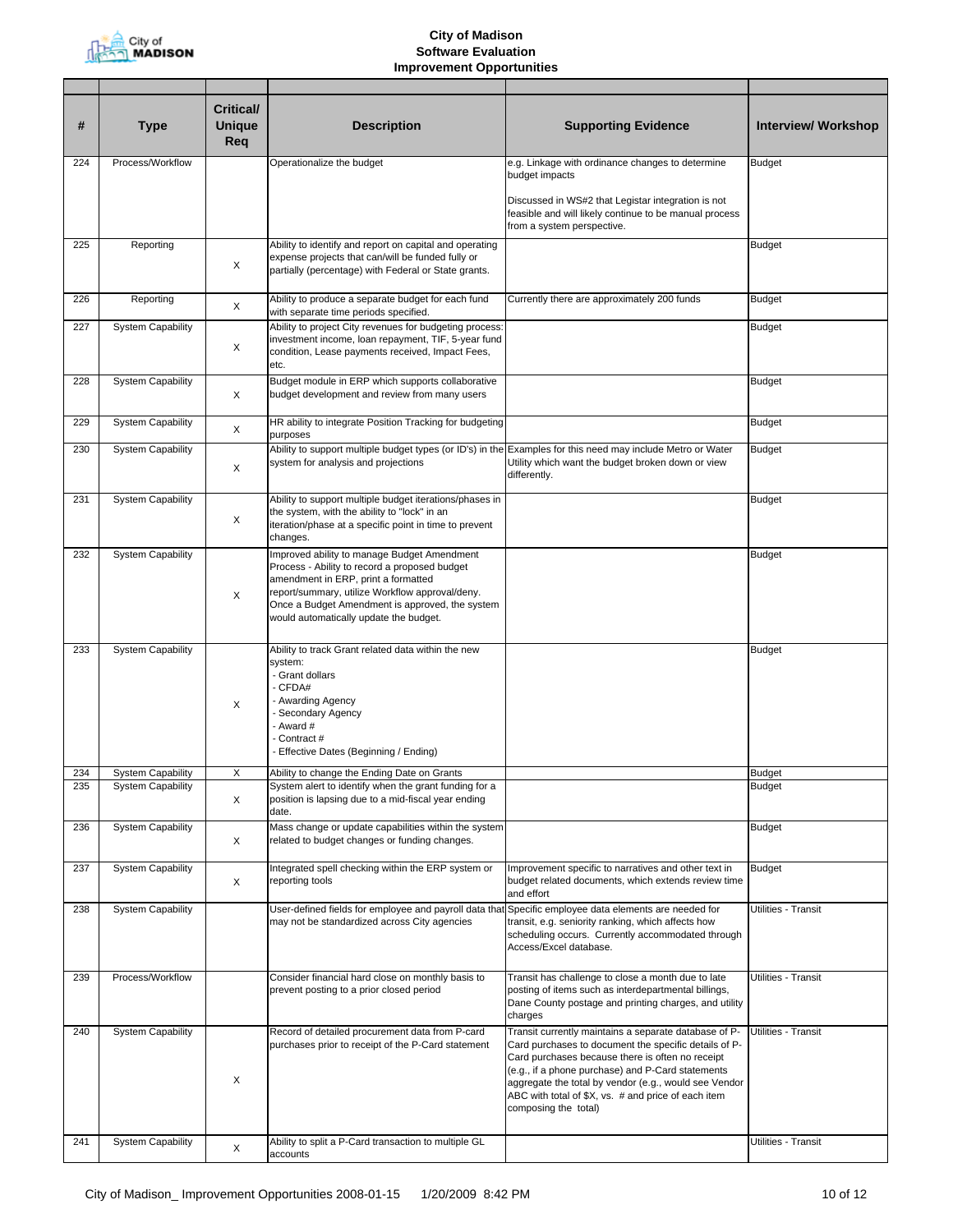

| #   | <b>Type</b>              | <b>Critical/</b><br><b>Unique</b><br>Req | <b>Description</b>                                                                                                                                                                                                                 | <b>Supporting Evidence</b>                                                                                                                                                                                                                                                                                                                                | <b>Interview/ Workshop</b>    |
|-----|--------------------------|------------------------------------------|------------------------------------------------------------------------------------------------------------------------------------------------------------------------------------------------------------------------------------|-----------------------------------------------------------------------------------------------------------------------------------------------------------------------------------------------------------------------------------------------------------------------------------------------------------------------------------------------------------|-------------------------------|
| 242 | <b>System Capability</b> | X                                        | Identification of individual funding sources for grant-<br>related purchases that are fixed assets                                                                                                                                 | Also will impact depreciation (by funding source)                                                                                                                                                                                                                                                                                                         | Utilities - Transit           |
| 243 | <b>System Capability</b> | X                                        | <b>Improve processes and supporting Self-service for</b><br>customers for sales and inventory management of<br>Metro Cards for "outlet" card sales                                                                                 | Desire to grant outlet retailers (~96 outlets) of transit<br>tickets controlled access to the system to manage<br>their ticket inventories<br>Self Service Ticket Inventory<br>- Ticket # (like serial number) Tracking<br>Setup of Recurring AR Invoice for billing<br>- Ability to track sales by Outlet (Customer) and Type<br>of Pass                 | Utilities - Transit           |
| 244 | Reporting                |                                          | Real time leave/vacation balance data available to<br>employees and managers                                                                                                                                                       | Employees not have access to the balance as of the<br>last payroll check only (additional leave may have beer<br>used in the interim)                                                                                                                                                                                                                     | Utilities - Transit           |
| 245 | <b>System Capability</b> | X                                        | Self-service employee time entry that accommodates<br>complex work/payroll rules and links to scheduling<br>tools                                                                                                                  | Future Vision:<br>- Admin/Mgmt Staff to use ERP time entry (~50<br>employees)<br>- Drivers/Fixed Route to use Trapeze w/ future<br>integration to ERP (~350 employees)<br>Note: Transit drivers have complex union contracts,<br>with payroll impacts based on scheduling; this<br>information is currently tracked in a separate database<br>by Transit. | Utilities - Transit           |
| 246 | Reporting                | X                                        | Transit uses methods to allow accrual of vacation<br>time. Other departments may grant vacation time in<br>lump sum at beginning of the year. System should beleaves for the coming year.<br>flexible to accommodate both methods. | Transit employees accrue vacation time; therefore, it is Utilities - Transit<br>necessary to access real time data when allocating                                                                                                                                                                                                                        |                               |
| 247 | Reporting                |                                          | Ad hoc reporting with relational tables and real time<br>data                                                                                                                                                                      |                                                                                                                                                                                                                                                                                                                                                           | Utilities - Transit           |
| 248 | Reporting                | X                                        | Provide ability to facilitate annual employee vacation<br>pick process (employees reserve vacation time for<br>upcoming year) with vacation leave included into<br>employee calendar/schedule                                      | Currently manual process<br>Future ERP Report was noted to provide for this to<br>include data: Base Employee Data, Seniority Data,<br>Vacation Balance Data                                                                                                                                                                                              | Utilities - Transit           |
| 249 | Technical                |                                          | Consider integration of employee data to Transit<br>Master software to eliminate duplication of employee<br>setup in multiple systems                                                                                              |                                                                                                                                                                                                                                                                                                                                                           | Utilities - Transit           |
| 250 | <b>System Capability</b> |                                          | Improve ability to track and report on Absent with out Reporting is based upon a rolling 12 month period.<br>Pay (AWOP) in City systems.                                                                                           | Ideally, a workflow could trigger a disciplinary action<br>within the ERP HR module for the specific employee.<br>TBD for Transit if employee time tracking will originate<br>in Trapeze software.                                                                                                                                                        | Utilities - Transit           |
| 251 | <b>System Capability</b> |                                          | Ability to cue an agency (Transit) through a workflow<br>or other method for a replacement asset purchase<br>based upon dates in system                                                                                            |                                                                                                                                                                                                                                                                                                                                                           | Utilities - Transit           |
| 252 | Technical                |                                          | Improve cash reconciliation accuracy between the<br>GFI Fare Box and the deposit. Currently this is a<br>technical limitation with the fare box.                                                                                   | Note: Fare box improvements included in future<br>Capital Budget.                                                                                                                                                                                                                                                                                         | Utilities - Transit           |
| 253 | Process/Workflow         |                                          | Transit Utility should look to the upcoming 2010<br>review to challenge the FTA on reporting<br>requirements that are truly needed as input into the<br>ERP/Financial system implementation                                        | Manual calculation and reporting for FTA / Federal<br>Drawdown Reporting                                                                                                                                                                                                                                                                                  | Utilities - Transit           |
| 254 | Technical                |                                          | Improved integration through a common ERP system<br>to allow the City access to ledger and financial activity<br>for Water Utility                                                                                                 | City does not currently have direct access as a<br>separate general ledger is used by the Water Utility<br>(MS Dynamics SL)                                                                                                                                                                                                                               | Utilities - Water/Storm/Sewer |
| 255 | Reporting                |                                          | Ability to produce financial statements which meet<br>PSC reporting needs                                                                                                                                                          | Expected to be accomplished through COA mapping<br>and design                                                                                                                                                                                                                                                                                             | Utilities - Water/Storm/Sewer |
| 256 | Technical                |                                          | Seamless integration between Utility Billing and GL                                                                                                                                                                                | Currently the data is shared through a manual upload                                                                                                                                                                                                                                                                                                      | Utilities - Water/Storm/Sewer |
| 257 | Technical                |                                          | Integration between job costing and payroll                                                                                                                                                                                        | Currently duplicate time entries are required - one to<br>support Job Cost data, another for Payroll (Accela vs.<br>ERP)                                                                                                                                                                                                                                  | Utilities - Water/Storm/Sewer |